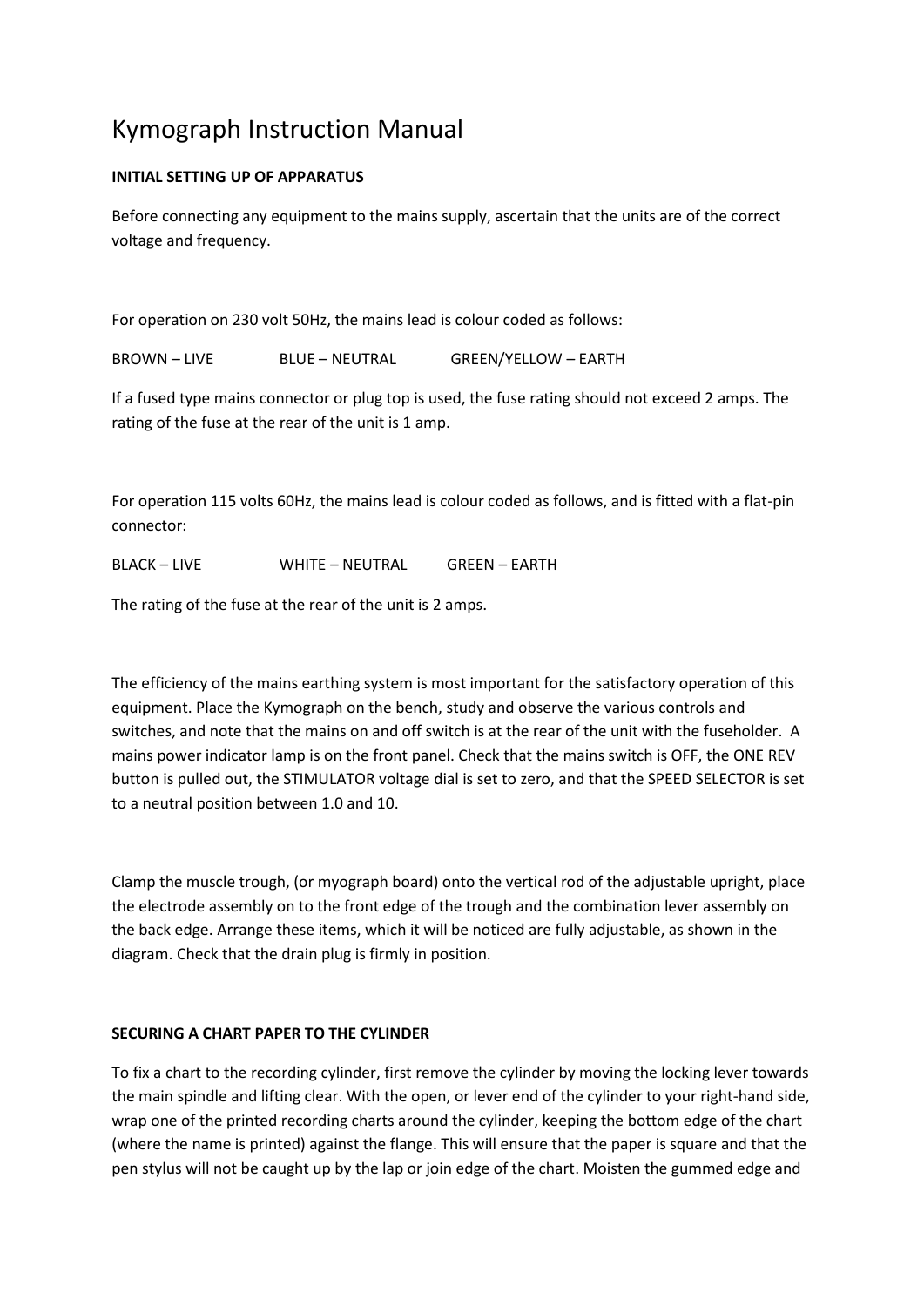stick tightly down. Replace the cylinder on the spindle and set the height so that the bottom edge is approximately 75mm above the top of the case, then lock it in this position by moving the locking lever away from the main spindle. It will be found advantageous to set the join edge of the chart slightly in advance of the leading fixed contact striker.

The printed charts are provided with both vertical and horizontal rulings. The vertical rulings are time-base markings and are related to the various peripheral speeds of the writing cylinder. For example, if the MULTIPLIER dial is set to 62.5 and the SPEED SELECTOR to 10, (625mm per sec) the vertical rulings on the chart represent  $1/100<sup>th</sup>$  sec. This is an appropriate speed for muscle twitch recording. Other easily set useful speeds and time-bases are as follows: **(using the formula Time base (seconds) = 6.25 ÷ chosen speed (mm/sec) )**

| <b>REG SPEED IN mm per</b> | <b>SET MULTIPLIER TO</b> | <b>SET SPEED SELECTOR</b> | <b>TIME BASE ON CHART</b> |
|----------------------------|--------------------------|---------------------------|---------------------------|
| sec                        |                          | ΤO                        |                           |
| 625                        | 62.5                     | 10                        | .01 sec                   |
| 25                         | 25                       | 1.0                       | $.25$ secs                |
| 2.5                        | 25                       | 0.1                       | 2.5 secs                  |
| .25                        | 25                       | .01                       | 25 secs                   |
| .05                        |                          | .01                       | 125 secs                  |

The horizontal rulings are provided for the ascertaining heights of trace and these are spaced at 5 and 10mm apart.

A typical gastronemius muscle twitch is shown to illustrate these points.

### **PEN FILLING**

Remove the pen lever fitting by pulling apart very carefully at the junction of the two small forks. Remove the fine stylus cleaning wire. Using the filler provided, take up a small amount of the special ink and place the nozzle in the open end of the pen. Hold the pen over the ink bottle and gently squeeze the filler until the ink can be seen to be flowing through the stylus of the pen. This procedure should eliminate air bubbles which could cause erratic ink flow. The pen is now ready to write, and is plugged back onto the lever assembly.

**IMPORTANT**. Always wash the pen after use and clear the stylus with the fine wire provided.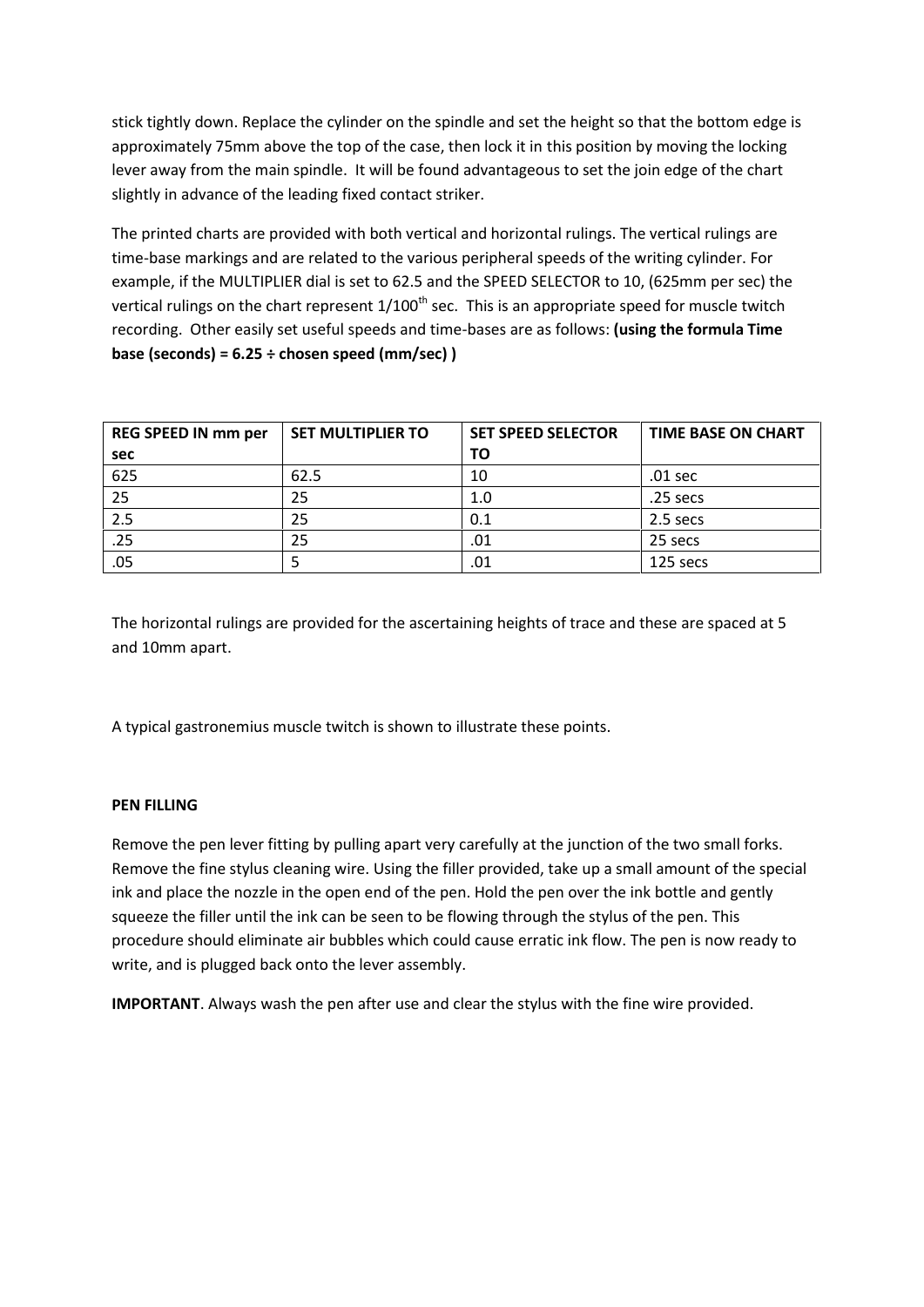#### **SQUARE WAVE STIMULATOR**

#### **FREQUENCY**

The frequency of the output pulse is set by the variable control and three-position switch. In the upward position the pulses range from 10 to 100 per sec. In the middle position they range from 1 to 10 per sec, and when the switch is down they range from 1 pulse in 10 secs to 1 pulse per sec. The switch immediately below the frequency dial has three settings. REPEAT for a continued stream of pulses; SINGLE for one pulse when the pulse button is pressed; and EXTERNAL TRIGGER which, when held down for one revolution of the cylinder, enables the adjustable fingers on the top of the Kymograph to trigger one or two pulses when they break the light path of the opto-electronic device. The EXTERNAL TRIGGER position used in conjunction with the fingers is used for the simple muscle twitch and summation of contractions experiments.

Using the mains switch to stop the Kymograph could artificially stimulate the preparation. Use the neutral position on the gear selector to stop the Kymograph, and the 'pulse off' position of the mode switch on the stimulator to discontinue the output.

#### **WIDTH**

Six pulse widths are provided by means of a stepped switch, from 0.05 to 5m/secs.

#### **VOLTAGE**

Three ranges are provided by a calibrated dial and switch. Ranges with dial subdivisions:

Switch upward (1V) 0-25V. each division = 1 Volt

Switch central (0.1V) 0-2.5V. each division = 100 millivolt

Switch downwards (0.01V) 0-0.25V. each division = 10 millivolt

The negative side of the output is internally connected to mains earth to reduce external interference. Visual monitoring of the output is provided by a small lamp at the top right hand corner of the front panel.

#### **FROG NERVE AND MUSCLE EXPERIMENTS**

The preparation is fixed in the bath using the headed pin provided. Holding the knee joint with a pair of forceps, push the pin along the shaft to the femur until it emerges. The preparation is anchored by pushing the pin into the socket in the bath, the other end of the muscle being tied with thread through one of the four holes in the vertical arm lever. (It is useful to note that these holes are at 5mm centres from the pivot centre of the combination lever. This also applies to the horizontal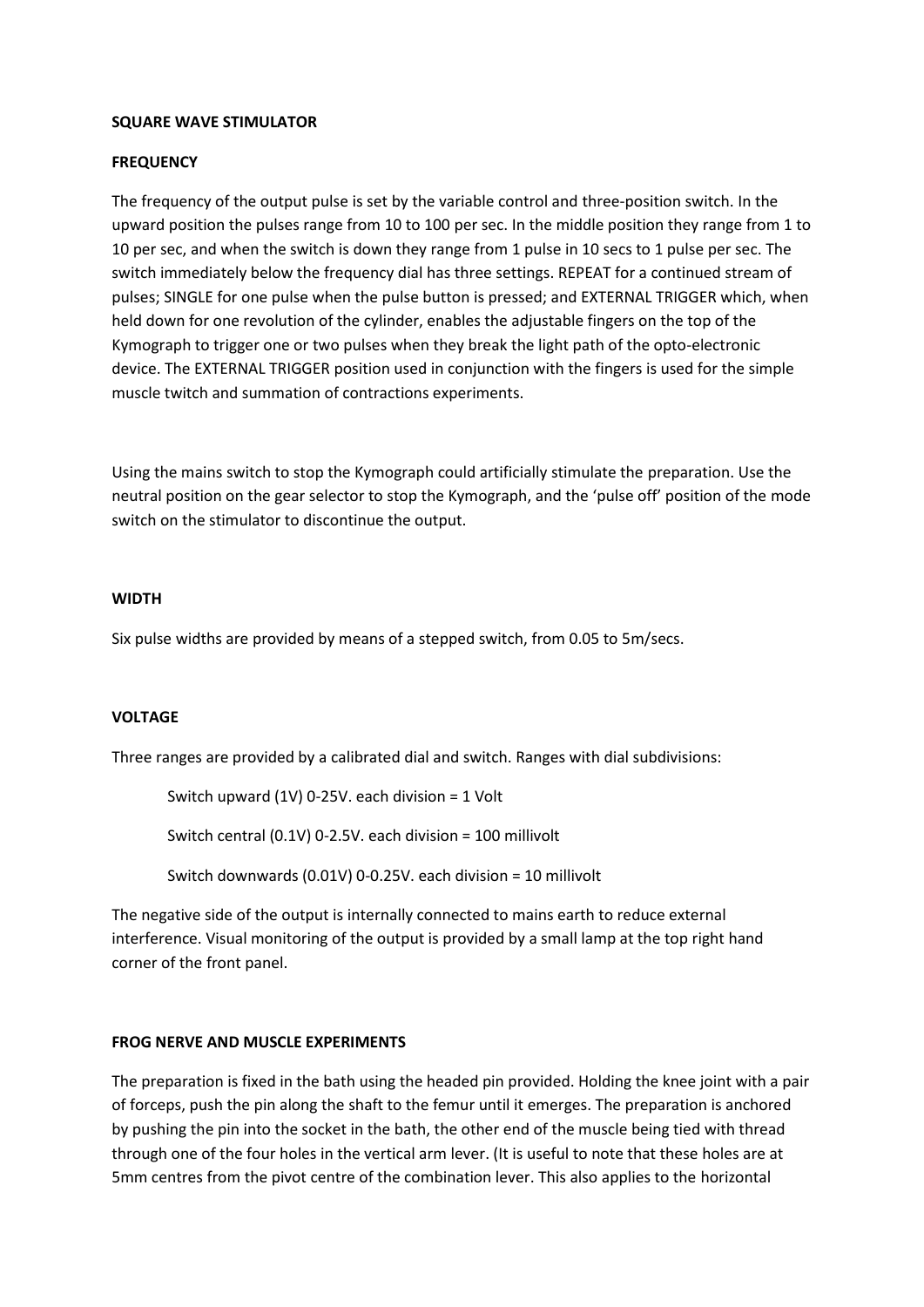arm). The length of the thread to the lever should be about 5cm. Now slacken off the upright clamp screw and move the entire lever assembly away from the preparation until the writing lever is approximately horizontal. Lock the upright clamp screw. The small adjustable counterbalance weight on the lever should be removed since it is not needed for this type of experiment. Also make sure that the afterload screw is wound clear of the lever. Position the electrode assembly adjacent to the fixing pin and lay the nerve across the two electrode conductors. Raise the electrode assembly with the nerve until it is approximately level with the top edge of the bath to avoid the possibility of shorting the nerve and the electrodes with solution. Plug in the electrode leads to the output sockets of the stimulator, and set the voltage switch downward to 0.01V. Switch on the mains supply and the power indicator should light. Adjust the height of the bath so that the writing lever is about 5cm above the lower edge of the chart. The stylus of the pen should be slightly to the left hand side of the centre line of the cylinder (see diagram) and this can be achieved by adjustment of both the slotted upright and the radial position of the bath. The pen should not be in contact with the chart until the conditions described above have been achieved. Bring the pen onto the chart by swinging the bath round until the stylus is touching the paper and then effect a slight pressure loading to the stylus by moving the bath radially a further 1.5 to 2.5 cms. Make sure the switch is in the central SINGLE position. Press the SINGLE button, and no stimulation being observed, move the writing cylinder by hand about 5mm, adjust the voltage setting to the first spot above zero and again press the button. Continue in this fashion and progressively increasing contractions of the preparation will result. It will be found that any increase in voltage above a certain level will not produce a larger contraction of the muscle (maximal stimulus) and this, therefore, is the optimum voltage setting for the simple muscle twitch. It is important to moisten the preparation from time to time with 'Ringer' solution. Surplus solution can be drained into a beaker by removing the plug n the corner of the bath.

To record a simple muscle twitch, set the MULTIPLIER to 62.5 and with the Stimulator controls adjusted to provide maximal stimulus, as already described, set the cylinder in motion by turning the SPEED SELECTOR to 10. Press the SINGLE button and a contraction of the muscle should then be recorded. Return the SPEED SELECTOR to the neutral position between 1.0 and 10, since it is important that the cylinder is not allowed to run needlessly round and round drawing ink unnecessarily from the pen. The procedure described above is also used where the adjustable fingers are employed to trigger the Stimulator, except that the EXTERNAL TRIGGER switch is pressed to initiate the contractions.

The ONE REVOLUTION feature incorporated in the Kymograph can be used in conjunction with the instructions above. First, push in the STOP button, turn the SPEED SELECTOR to 10, hold down the EXTERNAL TRIGGER switch, pull out the START button and immediately push it back in again. The cylinder will make one turn and stop, and a contraction will be recorded. Release the EXTERNAL TRIGGER switch and return the SPEED SELECTOR to neutral. Make sure that the adjustable fingers are closed together, otherwise two contractions will result. If the adjustable fingers are moved 180 degrees apart two contractions will be recorded, and then by moving them gradually closer together, successive recordings will produce a 'summation of contractions'.

Note that for the measurement of the velocity of the nerve impulse, a special 'Double electrode assembly with changeover switch unit' can be supplied. Catalogue number 50-7558.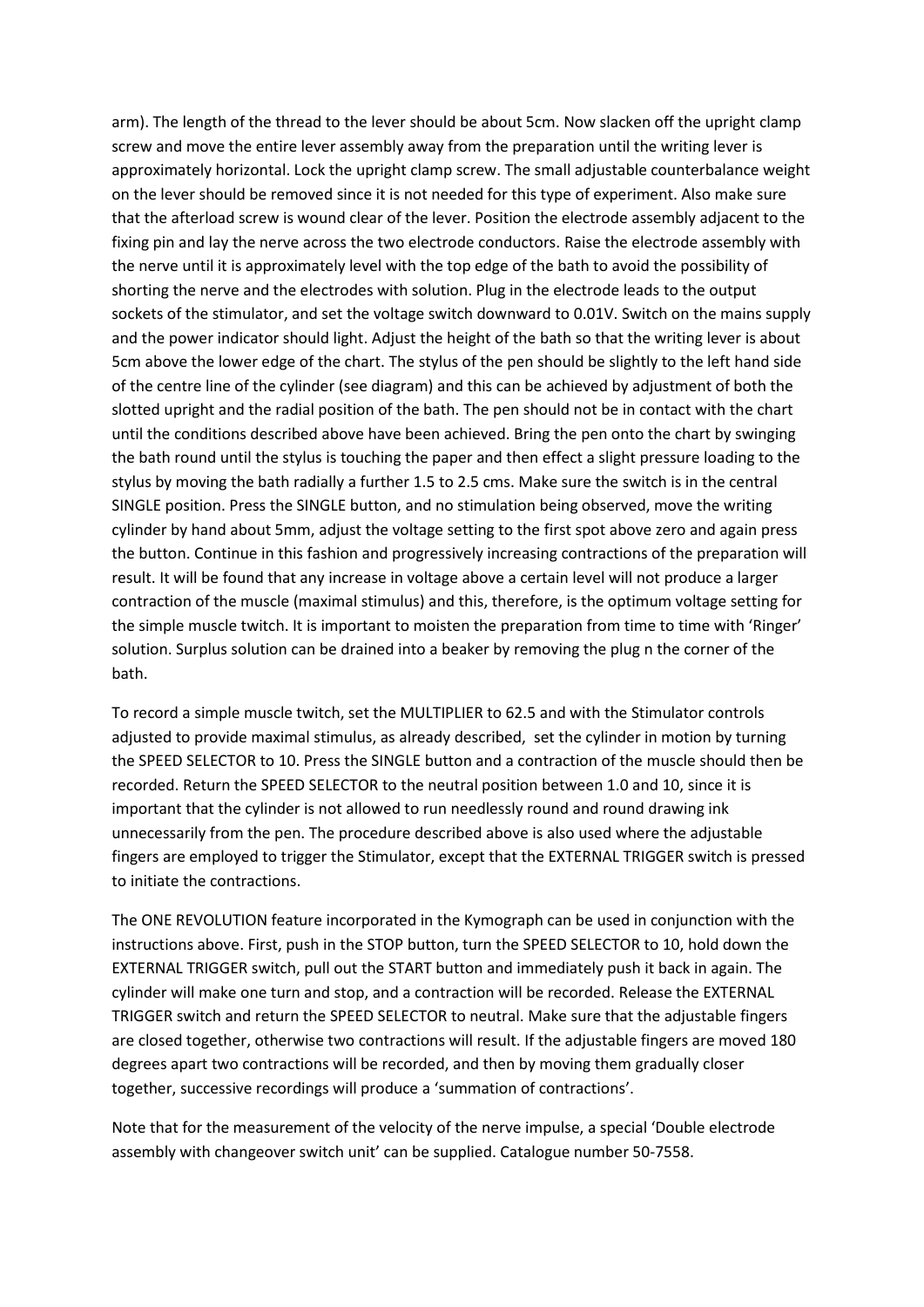#### **FROG HEART EXPERIMENTS**

The preparation is placed in the bath, the apex of the heart is attached to the horizontal portion of the lever using the Heart Clip provided, and tying with thread through one of the holes in the lever. Unplug the straight writing lever used for the muscle work and replace it with the Frontal type, specially designed for heart work. Adjust the bath position so that the lever writes radially as shown in the diagram. The whole assembly is gently raised until the writing lever begins to move under the action of the heart. The small counterbalance weight is placed on the lever rod and its position adjusted until the optimum response is obtained. Set the pen carefully onto the chart with minimum pressure applied to effect a good trace. A Kymograph speed of 2.5mm/sec is recommended. If it is desired to remove the cylinder or replace a chart during a series of experiments, it is advisable to unplug the writing lever from the fork fitting, rather than move the bath as a whole. This will maintain the initial setting of the stylus pressure throughout the experiment.

A small piece of cork is provided if it is preferred to pin down the preparation and since the cork plate is not secured in the bath, it may easily be removed if not required.

A small cork block is also provided which is pushed into the end of the bath in a vertical position and is intended for use with the locust tibia extensor (Levator) muscle preparation.

PLEASE NOTE that on no account should any attempt be made to 'smoke' a paper on the special plastic cylinder. Metal cylinders can be supplied for making tracings, using the smoked paper method if required.

If, having selected one of the slower cylinder speeds, the Kymograph appears not to be working, it is probably due to 'take-up' in the gear train, which is inherent in this type of mechanism. This can be very quickly corrected by simply moving the writing cylinder very slightly in an anti-clockwise direction when a slight resistance will be felt. The cylinder will immediately start rotating as a result of this.

For work calculations the following lever dimensions are maintained:

| Fulcrum to stylus point: | 200 mm          |
|--------------------------|-----------------|
| Fulcrum to weight hook:  | $20 \text{ mm}$ |
| Fulcrum to tying holes : | 5 mm            |

Tying holes are at 5 mm pitch.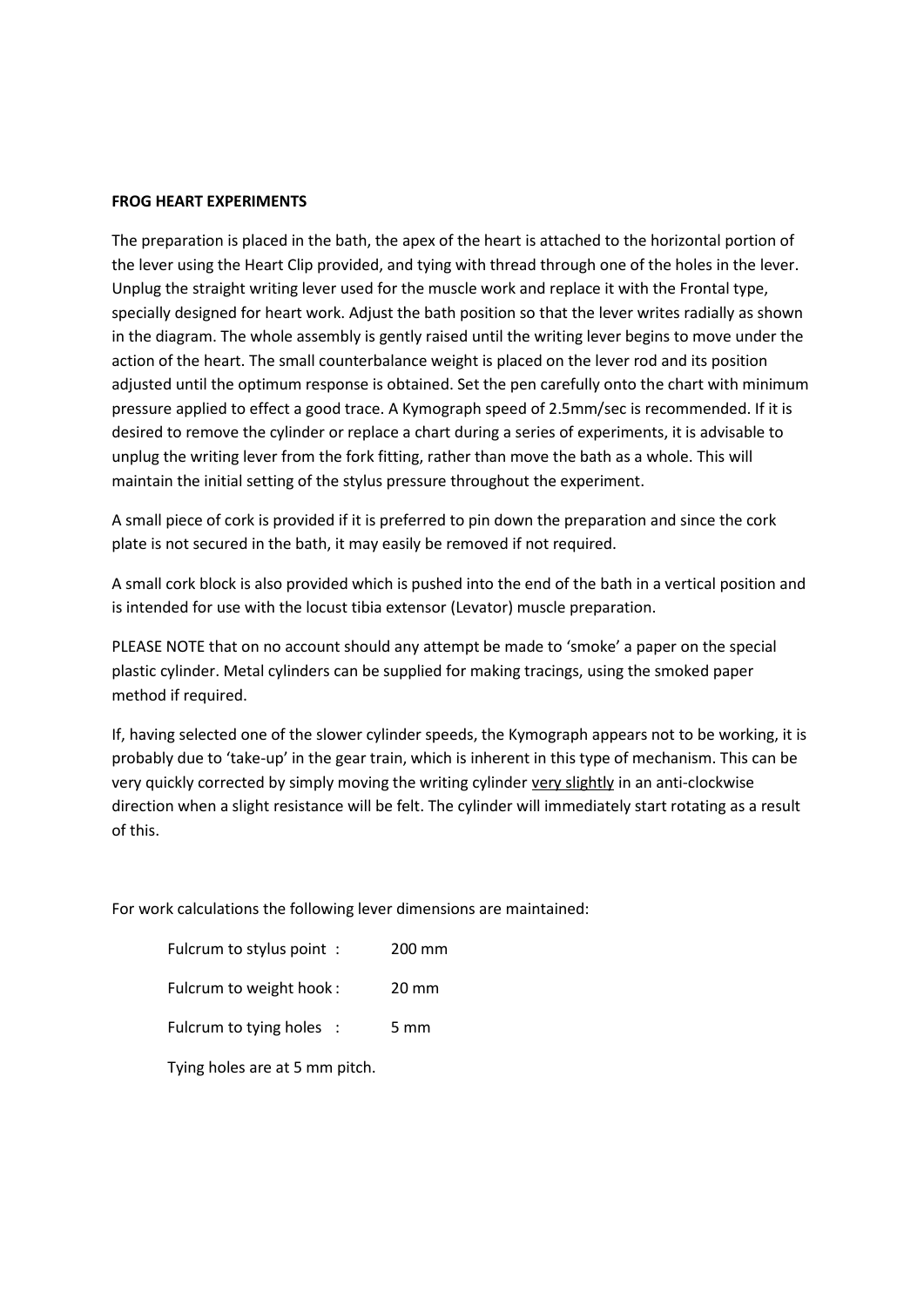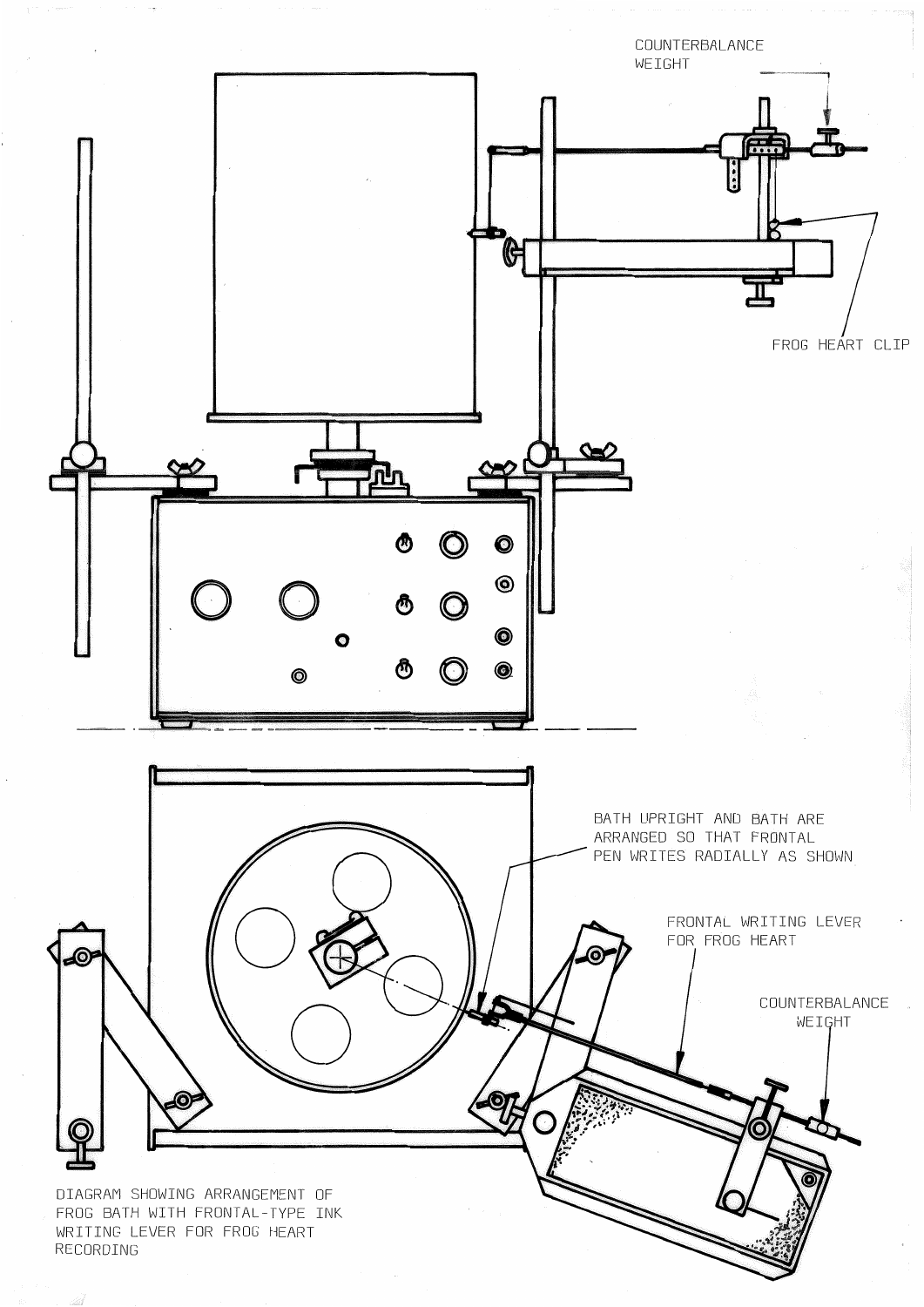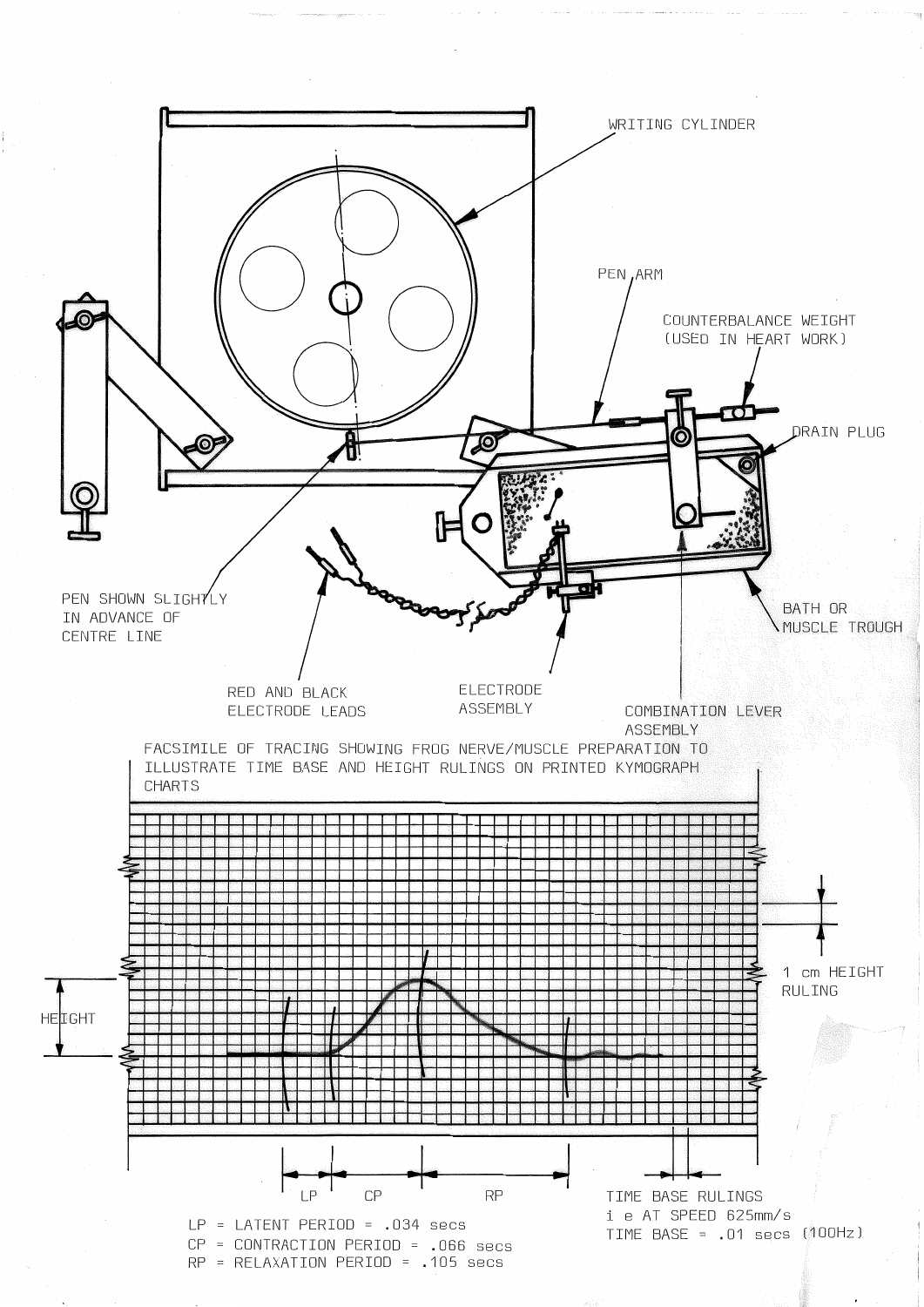## **Support**

UK, USA, Canada, France, Germany, Spain and Scandinavia Customers:: Please see Contact Details on the next page.

### **Other Customers**

In the event of a breakdown, or if you need assistance, please contact your local agent. If one is not available contact Harvard Apparatus directly.

### **All Customers:**

To help us deal with your enquiry quickly please state the catalogue number, serial number and date of purchase in all correspondence. If you are experiencing a fault, also include a description of the nature of it